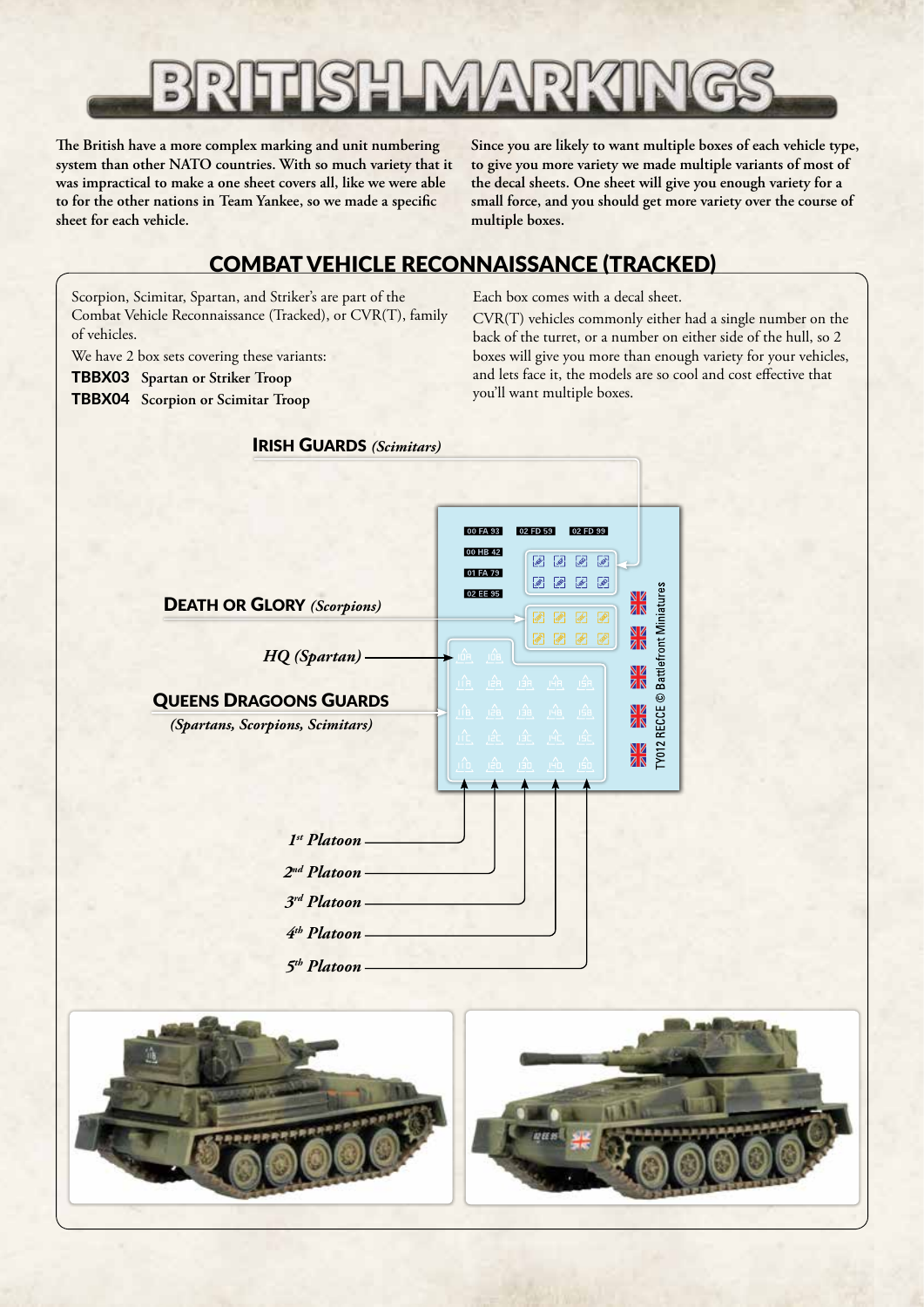#### DEATH OR GLORY CHIEFTAINS

**TBRAB01** Charlie's Chieftains army box and

**TBBX01** Chieftain platoon come with 1 of 4 random decals that allows you to mark your vehicles from either A Squadron or C Squadron of the 17/21st Lancers, 'Death or Glory Boys'.

Each Decal sheet comes with enough decals for 5 vehicles that you can mark with 11 unique numbers, meaning that you are guaranteed to be able to give at least three platoons and your HQ markings from the same Squadron, and more boxes should give you more variety.



### SUPPORT VEHICLES

**TBBX06** Abbot Field Battery, **TBBX07** Tracked Rapier SAM Section, and **TBBX08** M109 Field Battery also come with this decal sheet as support vehicles were often marked in the same way as the tank squadrons, so if you end up with a good variety of decals you can mark your Chieftains from one squadron and us the other squadrons markings for your support vehicles.